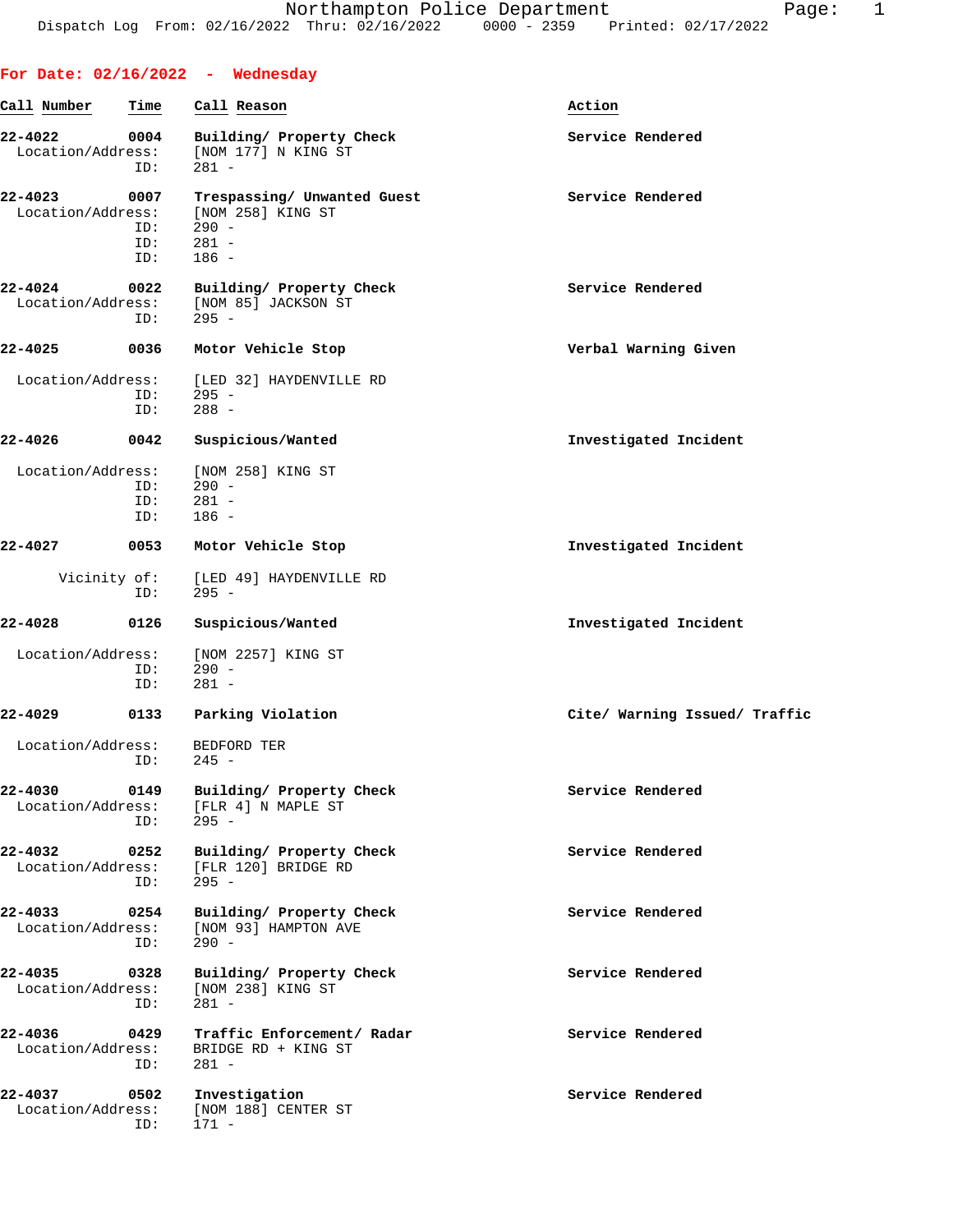|                              | ID:                              | $207 -$                                                                                |                                |
|------------------------------|----------------------------------|----------------------------------------------------------------------------------------|--------------------------------|
| 22-4040                      | 0607                             | Public Service, Check Welfare                                                          | Investigated Incident          |
| Location/Address:            | ID:<br>ID:                       | [LED 8] SPRING ST<br>295 -<br>$288 -$                                                  |                                |
| 22-4048<br>Location/Address: | 0700<br>ID:<br>ID:               | Investigation<br>[EAA] PAYSON AVE<br>$207 -$<br>$171 -$                                | Report Done                    |
| 22-4043<br>Location/Address: | 0754<br>ID:                      | Alarm/ Burglar/ Holdup Panic<br>PLEASANT ST<br>$287 -$                                 | <b>False Alarm</b>             |
| $22 - 4046$                  | 0843                             | Public Service, Check Welfare                                                          | Area Search Negative           |
| Location/Address:            | ID:                              | [NOM 1027] BRIDGE ST<br>$191 -$                                                        |                                |
| 22-4049                      | 0915                             | Suspicious/Wanted                                                                      | Investigated Incident          |
| Location/Address:            | ID:                              | [NOM 258] KING ST<br>$261 -$                                                           |                                |
| 22-4053<br>Location/Address: | 0949                             | Private/Trespass/ Parking Tow<br>[FLR 1547] PINE ST                                    | Vehicle Towed                  |
| 22-4055<br>Location/Address: | 1003                             | Private/Trespass/ Parking Tow<br>[NOM 2236] CENTER ST                                  | Vehicle Towed                  |
| $22 - 4058$                  | 1037                             | Warrant Service                                                                        | Arrest Male 18yrs & Over       |
| Location/Address:            | ID:<br>ID:                       | [NOM 67] LOCUST ST<br>$261 -$<br>$262 -$                                               |                                |
|                              |                                  | Refer To Arrest: 22-59-AR                                                              |                                |
| 22-4061                      | 1044                             | Trespassing/ Unwanted Guest                                                            | Area Search Negative           |
| Location/Address:            | ID:<br>ID:                       | [NOM 258] KING ST<br>$170 -$<br>$191 -$                                                |                                |
| 22-4063                      | 1058                             | Traffic Accident                                                                       | Investigated Incident          |
| Location/Address:            | ID:                              | [FLR] PLYMOUTH AVE<br>170 -                                                            |                                |
| Refer To Accident:           |                                  | $22 - 70 - AC$                                                                         |                                |
| 22-4064<br>Location/Address: | 1111<br>ID:                      | Animal<br>[NOM 1986] BRIDGE RD<br>$427 -$                                              | Service Rendered               |
| 22-4067                      | 1201                             | Parking Violation                                                                      | Referred to Taken Other Agency |
| Location/Address:            |                                  | N ELM ST                                                                               |                                |
| 22-4069<br>Location/Address: | 1216<br>ID:<br>ID:<br>ID:<br>ID: | Juvenile Problem<br>[NOM 13] POMEROY TER<br>$191 -$<br>$287 -$<br>$COR01 -$<br>$197 -$ | Service Rendered               |
| 22-4076                      | 1315                             | Suspicious/Wanted                                                                      | Investigated Incident          |
| Location/Address:            | ID:                              | [NOM 7] CONZ ST<br>$170 -$                                                             |                                |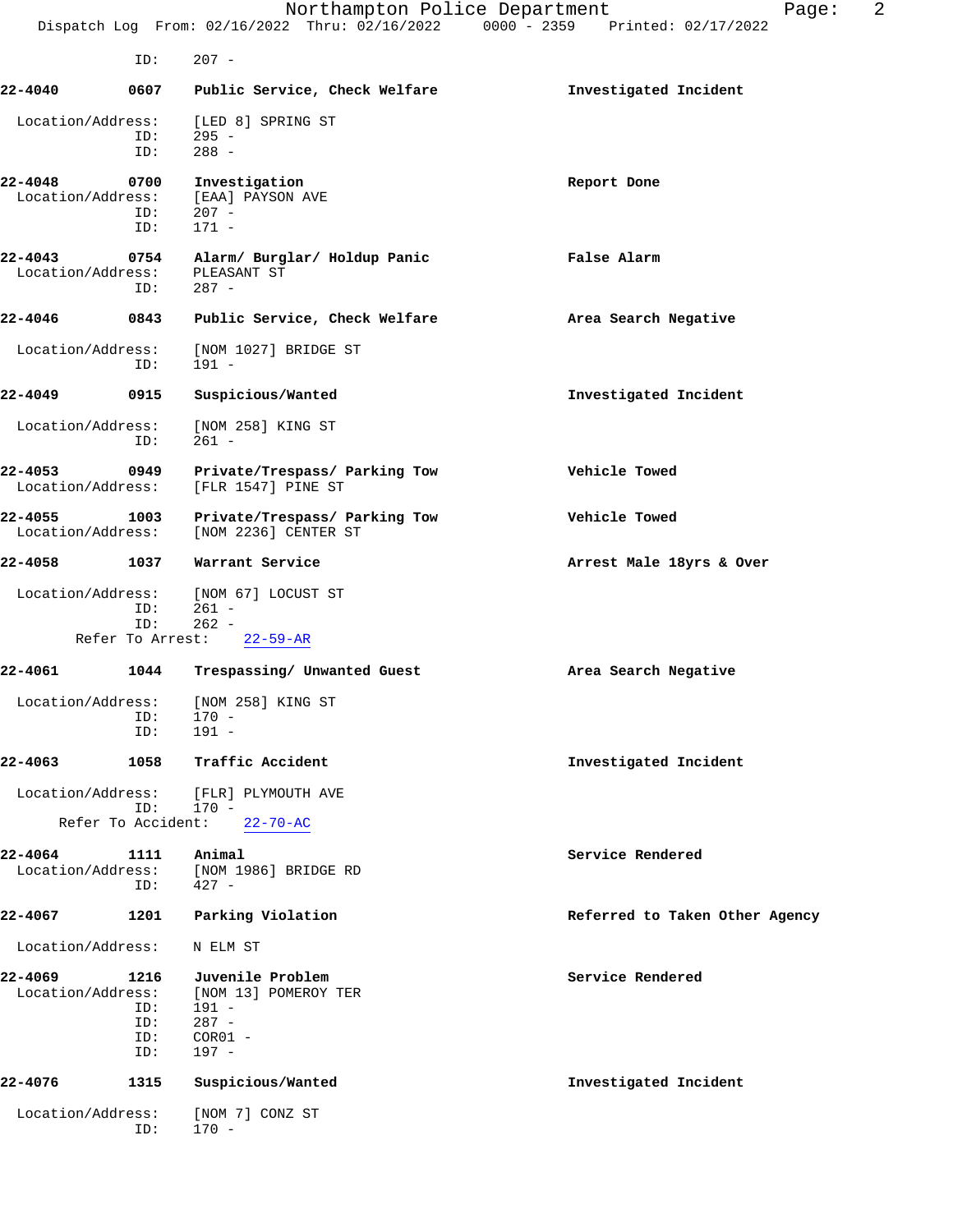|                              |                           | Northampton Police Department                                                      | Dispatch Log From: 02/16/2022 Thru: 02/16/2022 0000 - 2359 Printed: 02/17/2022 | Page: | 3 |
|------------------------------|---------------------------|------------------------------------------------------------------------------------|--------------------------------------------------------------------------------|-------|---|
|                              |                           |                                                                                    |                                                                                |       |   |
|                              | ID:<br>ID:                | $170 -$<br>$144 -$                                                                 |                                                                                |       |   |
| 22-4077<br>Location/Address: | 1319<br>ID:<br>ID:<br>ID: | Trespassing/ Unwanted Guest<br>[NOM 258] KING ST<br>$170 -$<br>$262 -$<br>$261 -$  | Report Done                                                                    |       |   |
|                              |                           | Refer To Incident: 22-267-OF                                                       |                                                                                |       |   |
| 22-4083                      | 1445                      | Harassment / Stalking                                                              | Investigated Incident                                                          |       |   |
| Location/Address:            | ID:                       | [NOM 385] PLEASANT ST<br>$210 -$                                                   |                                                                                |       |   |
| 22-4084                      | 1452<br>ID:               | ASSIST OTHER AGENCY<br>Location/Address: [NOM 85] JACKSON ST<br>$298 -$<br>$242 -$ | Service Rendered                                                               |       |   |
| 22-4086                      | 1508                      | Trespassing/ Unwanted Guest                                                        | Investigated Incident                                                          |       |   |
| Location/Address:            | ID:<br>ID:                | [NOM 2003] CENTER ST<br>$248 -$<br>$186 -$                                         |                                                                                |       |   |
| 22-4088                      | 1602                      | Public Service, Check Welfare                                                      | Investigated Incident                                                          |       |   |
| Location/Address:            | ID:<br>ID:                | [FLR 239] BRIDGE RD<br>$297 -$<br>$248 -$                                          |                                                                                |       |   |
| 22-4089                      | 1629                      | Parking Violation                                                                  | Investigated Incident                                                          |       |   |
| Location/Address:            | ID:                       | [FLR] PINE ST + NONOTUCK ST<br>$248 -$                                             |                                                                                |       |   |
| 22-4091<br>Location/Address: | 1645                      | Private/Trespass/ Parking Tow<br>DAMON RD                                          | Vehicle Towed                                                                  |       |   |
| 22-4096<br>Location/Address: | 1718<br>ID:<br>ID:        | Trespassing/ Unwanted Guest<br>[FLR 142] MAIN ST<br>$248 -$<br>$297 -$             | Person Gone                                                                    |       |   |
| 22-4098                      | 1748                      | Public Service, Check Welfare                                                      | Area Search Negative                                                           |       |   |
| Vicinity of:                 | ID:                       | [FLR] W FARMS RD<br>$297 -$                                                        |                                                                                |       |   |
| 22-4100<br>Location/Address: | 1820<br>ID:               | Alarm/ Burglar/ Holdup Panic<br>[NOM 254] KING ST<br>$298 -$<br>$242 -$            | False Alarm                                                                    |       |   |
|                              | ID:<br>ID:                | $144 -$<br>$210 -$                                                                 |                                                                                |       |   |
| 22-4102                      | 1854                      | Traffic, Complaint/Hazard                                                          | Investigated Incident                                                          |       |   |
| Location/Address:            | ID:                       | SOUTH ST + OLIVE ST<br>$298 -$<br>$242 -$                                          |                                                                                |       |   |
| 22-4103                      | 1914                      | Animal                                                                             | Area Search Negative                                                           |       |   |
| Location/Address:            | ID:                       | [FLR 657] PARK HILL RD<br>$297 -$                                                  |                                                                                |       |   |
| 22-4105                      | 1918                      | Warrant Service                                                                    | Area Search Negative                                                           |       |   |
| Location/Address:            |                           | [FLR 239] BRIDGE RD                                                                |                                                                                |       |   |